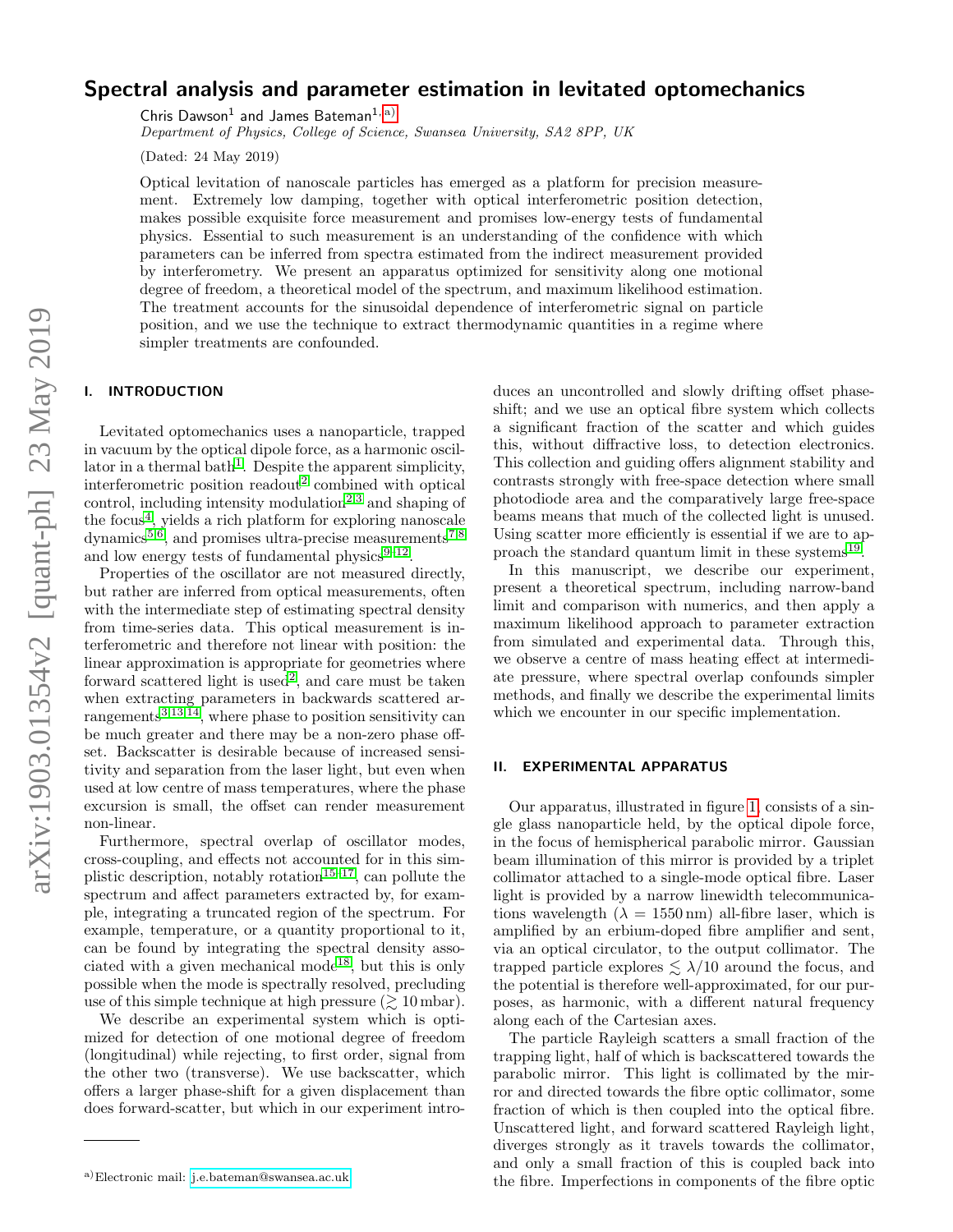

<span id="page-1-0"></span>FIG. 1. Experimental schematic showing light from the the low power seed laser split by a ratio 1:10, amplified by an erbium-doped fibre amplifier (EDFA), and directed towards the focussing mirror via a circulator. The optical fibres and components, aside from the seed laser, are non-polarization maintaining. The alternative path of this seed light goes via an acousto-optical modulator (AOM) which shifts the light in frequency by 80 MHz. The paths recombine with a ratio 1:1000 so that the majority of scattered light is retained. The RF signal resulting from the photodiode detection is mixed with a reference near 80 MHz and then low-pass filtered (LPF) before recording.

network mean that other stray reflections, notably from the fibre output facet ( $\sim 10^{-6}$ ) and the optical circulator ( $\sim 10^{-5}$ ), make their way, with varying amplitudes and phases, to the photodiode. Overall, light at this frequency, which in other schemes would provide a reference for interferometry, drifts in phase and amplitude because of the macroscopic path difference. This motivates our introduction of phase-coherent light at a shifted frequency, implemented by the acousto-optical modulator (AOM) and known as heterodyne detection, as discussed in detail below.

This arrangement differs in two important ways from the forward-scatter, free-space detection scheme, in which laser light and forward-scattered Rayleigh light falls onto a quadrant detector, with overall signal giving longitudinal information and the difference between left/right or top/bottom pairs giving transverse position information. Firstly, in this backscatter scheme the optical phase of scattered light changes more rapidly with particle position along the optical axis; secondly, the geometry and aggressive spatial filtering by the optical fibre mean that, when correctly aligned, this scheme is first-order insensitive to particle motion transverse to the optical axis. For some applications in precision measurement, this larger sensitivity to one axis with strong rejection of others could be a strong advantage. The fibre optic approach also means that, once coupled into the fibre, there are no diffractive losses and a large fraction of guided light can be directed onto a fast photodiode.

# A. Interferometric detection

particle  $E_{\text{sca}}$  (phase  $\phi$ ). The signal is proportional to the modulus squared of the total field, and contains offset (proportional to the sum of the squares of the individual fields) and a term sinusoidal with phase difference  $\theta - \phi$ i.e.  $V \propto E_{\text{ref}}^2 + E_{\text{sca}}^2 + 2E_{\text{ref}}E_{\text{sca}}\cos{(\theta - \phi)}$ .

We model the phase shift from particle displacement as linear  $\phi = \kappa z$  where the sensitivity  $\kappa$  depends on the geometry, discussed below, and z is particle position, along the optical axis, relative to the focus. In the forwardscattered case,  $\theta = -\pi/2$  via the Gouy shift, expansion to first-order in  $\phi$  is justified because the overall phase excursion is typically small, and hence  $V$  is approximately linear with position. For backwards scatter,  $\theta$  may drift, and phase excursion is not necessarily small.

#### <span id="page-1-1"></span>B. Position to phase sensitivity

Through the focus of a Gaussian beam, the optical phase evolves more slowly than would a comparable nonfocussed beam. This Gouy shift, near the focus, modifies the rate of change of phase from  $k = 2\pi/\lambda$  to  $k' = k - 1/z_R$  where  $z_R$  is the Rayleigh range. Hence, for forward scatter, the rate of change (with particle position) of phase difference between Rayleigh scatter and laser field is  $\kappa \approx k - k' = 1/z_R$ . For back scatter, laser light accrues phase delay while travelling to the particle, and accrues additional phase delay on its return, giving the larger sensitivity  $\kappa \approx k + k' = 2k + 1/z_R$ .

When focussing with numerical aperture  $\geq 0.5$ , the paraxial approximation underlying Gaussian beam treat-ments is not valid<sup>[20](#page-7-16)</sup>. For uniform illumination of a circu-lar aperture<sup>[21](#page-7-17)</sup>, with numerical aperture  $NA = 1$  as in our parabolic mirror, we find  $\kappa = 2k - 1.41\pi/\lambda$ . However, illumination would better be approximated by a truncated Gaussian, and we have not modelled the reflection and collimation of scattered light.

Experimental studies of similar parabolic mirrors have revealed strong sensitivity to alignment and manufactur-ing tolerances<sup>[22,](#page-7-18)[23](#page-7-19)</sup>. For lower aperture optical systems, or those employing compound lens microscope objectives, we could be more confident of the calculated value, and thereby convert the extracted phase modulation depth into a measurement of the temperature to mass ratio. The proportionality of phase modulation to temperature remains, and we use this result later in this work.

#### C. Heterodyne detection

Interferometric detection in levitated optomechanics is usually by homodyne detection, where scatter interferes with light at the same frequency, i.e.  $\theta$  is constant. Here, implementation of this scheme is complicated by the presence of several contributions to light at this frequency, and a consequent drift in phase and amplitude because of the macroscopic (metre-scale) optical paths.

Instead, we employ heterodyne detection, where scattered light is interfered with phase-coherent, frequencyshifted light. In our experiment, this light is derived from the same laser and frequency shifted using an acousto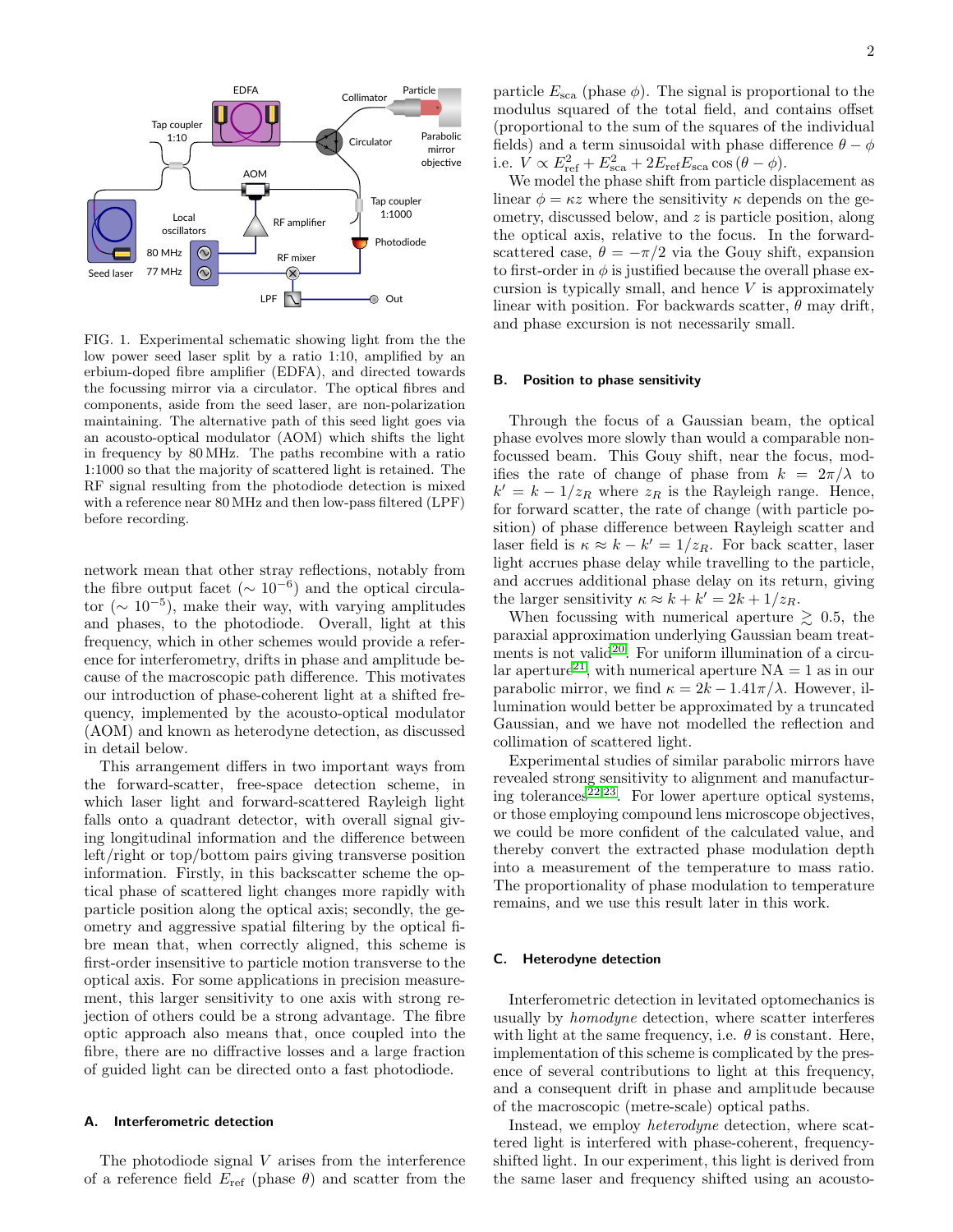optical modulator at 80 MHz. It is guided to the photodiode and mixed with the scattered light using a 1:1000 coupler, which allows us to retain  $\sim 99.9\%$  of the scattered light at this component. The electrical signal from the photodiode is shifted down in frequency to 3 MHz using a radio frequency components and 77 MHz local oscillator. Radio frequency mixing and filtering in any realistic device degrades the signal to noise; implementations without this stage are possible using, for example, a electro-optical phase shifter at 3 MHz.

The principle advantage of heterodyne detection in our experiment is that spectrum remains stable regardless of slow drifts in the offset of the phase  $\theta$ , which now evolves at a rate fast compared with the dynamics of the system. It also allows us to use results from radiofrequency communication to understand the spectrum.

# III. THEORETICAL SPECTRUM

For illustration, although we will soon improve this description, we consider purely harmonic particle motion  $z = z_0 \sin(\Omega t)$ , which gives phase modulation  $\phi =$  $\phi_0 \sin(\Omega t)$  where  $\phi_0 = \kappa z_0$ , with a phase offset  $\theta$  treated as constant over the timescale of observation. We find

<span id="page-2-1"></span>
$$
\cos\left[\theta - \phi_0 \sin\left(\Omega t\right)\right] = \cos\theta J_0 +
$$
  
2 cos  $\theta \sum_{n\geq 2} J_n \cos(n\Omega t) + 2 \sin\theta \sum_{n\geq 1} J_n \sin(n\Omega t)$  (1)

where  $J_n$  is the n<sup>th</sup> order Bessel function evaluated at  $\phi_0$ . This description has been used to understand optomechanical spectra, including a case where  $\theta$  was varied systematically[3](#page-7-2) . The (co)sinusoidal dependence of (even)odd harmonics is a feature of this expansion being around zero frequency, and a useful interpretation is of negative orders being reflected about the origin to overlap and interfere with their positive frequency counterparts.

We now improve the description of particle motion. To obtain a spectrum, we necessarily observe for a time long compared with the relaxation time. Therefore, it is not accurate to treat motion as purely harmonic. Hereafter, we treat the particle as a stochastic harmonic oscillator, which leads to an important difference. Moreover, to avoid interference of negative and positive orders, we expand about a frequency large compared with the width of the spectrum, by using  $\theta = \omega_0 t + \theta_0$ .

The differential equation describing a stochastic harmonic oscillator, with natural frequency  $\Omega$  and damping Γ, is

$$
\ddot{z} + \Gamma \dot{z} + \Omega^2 z = w(t) \tag{2}
$$

<span id="page-2-0"></span>where  $z$  is the particle position, over-dot means differential with time, and  $w$  is a Wiener process with volatility  $k_BT\Gamma/M$  chosen to agree with equipartition;  $k_B$  is Boltzmann's constant, T is centre of mass temperature, and M is the particle mass. From the fluctuation–dissipation theorem and linear response theory, the spectrum of fluctuations is

For forward scatter at low temperature, where  $\theta =$  $-\pi/2$  and  $\phi_0 \ll 1$ , detection is approximately linear and it is often sufficient to approximate the signal as a scaled version of equation [3.](#page-2-0) For backward scatter, where these conditions are not satisfied, previous work has combined equations [1](#page-2-1) and [3](#page-2-0) in a heuristic way, by considering a scaled delta function at each frequency, broadened by the position spectrum[3](#page-7-2) . Here, instead, we use a result from radio communications which gives an exact result.

The correlation function  $R_{vv}(t) = \langle v(t)v(t - \tau) \rangle_{\tau}$  of a signal  $v(t) = v_0 \sin [\omega_0 t + \phi(t)]$  phase-modulated by a Gaussian random process  $\phi(t)$  with correlation function  $R_{\phi\phi}(t)$  and variance  $\Phi^2 = \kappa^2 \langle z^2 \rangle$  is  $2^4$ 

<span id="page-2-2"></span>
$$
R_{vv}(t) = v_0^2 \exp\left[R_{\phi\phi}(t) - \Phi^2\right]
$$
 (4)

the Fourier transform of which is the spectrum and can be represented as  $25,26$  $25,26$ 

<span id="page-2-3"></span>
$$
\sigma_{vv}(f) = e^{-\Phi^2} \sum_{n=0}^{\infty} \frac{\Phi^{2n}}{n!} \sigma_{zz}(f) \stackrel{n}{\otimes} \sigma_{zz}(f) \tag{5}
$$

where  $\sigma_{zz}(f) = 2\pi S_{zz}(2\pi f)/\langle z^2 \rangle$  is the normalized position spectrum (such that  $\int_{-\infty}^{+\infty} \sigma_{zz}(f) df = 1$ ), and  $\stackrel{n}{\circledast}$ is the  $n<sup>th</sup>$  order convolution infix operator defined recursively via  $a \circledast a = a \circledast a \circledast a$ , with  $a \circledast a = a \circledast a$  the standard convolution,  $a \overset{1}{\otimes} a = a$ , and  $a \overset{0}{\otimes} a = \delta$  the Dirac delta.

The overall appearance is of peaks near integer multiples of natural frequency  $\Omega$ , as in equation [1.](#page-2-1) Higher order terms give contributions to lower order harmonics, and hence the energy (and information) contained within a given harmonic is a result of a series summation, not just the contribution from a given order. This expression valid for under- and over-damped oscillators.

#### A. Illustrative, typical spectra

An example of a typical spectrum is shown in figure [2.](#page-3-0) Also shown here is a spectrum estimated from a simulated realisation of a random process; spectral estimation is discussed further in Section [IV.](#page-3-1)

The spectrum is centred on the chosen modulation frequency,  $\omega_0 = 2\pi \times 3$  MHz, with peaks spaced at integer multiples of  $\Omega$  symmetrically either side. The amplitude of higher order peaks reduces monotonically and series convergence is assured because of the factorial in the denominator.

The overall, broad pedestal arises from the increasingly broad contribution of higher order convolutions to the overall spectrum. The presence of this pedestal makes clear that the integrated area under the first order peak is not necessarily an accurate representation of the variance in  $\phi(t)$ , especially because the *shape* of the spectrum will change as this variance is e.g. reduced by cooling.

# B. Narrow-band limit

Often, with this kind of system, one has a narrowband process. Modelling this as purely sinusoidal gives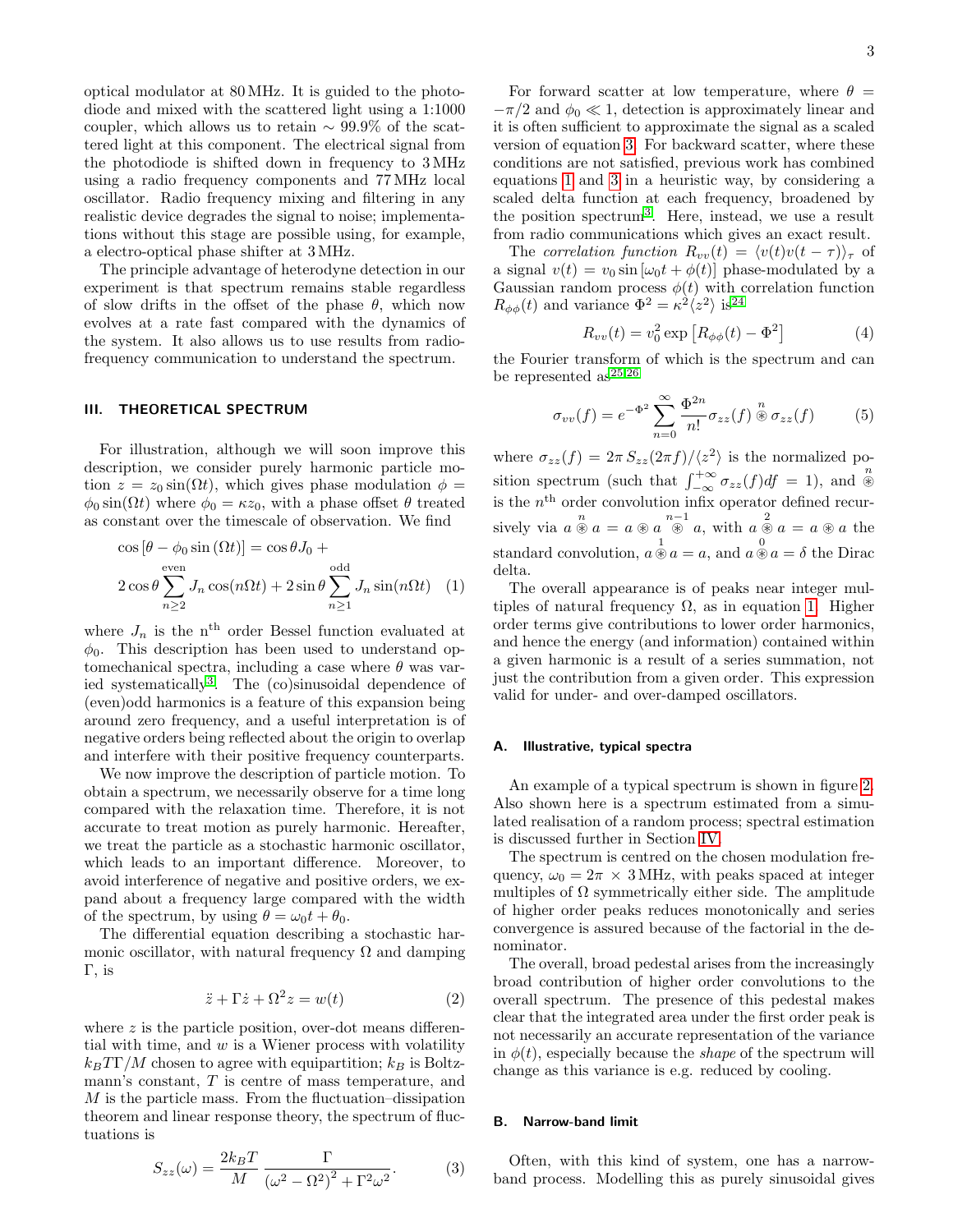

<span id="page-3-0"></span>FIG. 2. (a) Illustration of the theoretical spectrum (orange) compared with that obtained by simulating particle trajectories with stochastic differential equations and estimating the spectral density using Bartlett's method (blue) with 9 periodograms, with model parameters  $\Omega = 2\pi \times 100$  kHz,  $\Gamma = 20 \text{ kHz}, \Phi = 0.75.$  (b) Normalised residuals of the same.



<span id="page-3-3"></span>FIG. 3. Relative fraction of signal contained within  $n<sup>th</sup>$  order peak, for the narrow-band case, according to Equation [6,](#page-3-2) or using (unmodified) Bessel functions as might be expected when treating motion as purely harmonic. The deviations are significant for large modulation depth. The variance of  $\phi = \phi_0 \cos \Omega t$  is  $\phi_0^2/2$ , and hence we plot  $J_n(\sqrt{2} \Phi)^2$  (dashed) and  $I_n(\Phi^2)$  (solid).

Equation [1;](#page-2-1) instead, we observe that the limiting case for low damping is that the process has a sinusoidal corre*lation function*  $R_{\phi\phi} = \Phi^2 \cos \Omega t$  for which, using Equation [4](#page-2-2) and the Jacobi–Anger identity with imaginary amplitude, we find

<span id="page-3-2"></span>
$$
R_{vv}^{\text{(narrow)}}(t) = v_0^2 e^{-\Phi^2} \left[ I_0 + 2 \sum_{n=1}^{\infty} I_n \cos n\Omega t \right]
$$
 (6)

where  $I_n$  is the modified Bessel function of the first kind evaluated at  $\Phi^2$ . Details of the algebra are given in Appendix [A.](#page-7-23) Previous work<sup>[3](#page-7-2)[,13](#page-7-10)</sup> used the (non-modified) Bessel functions to estimate physical parameters from ob-served spectra, which agrees with Eq. [6](#page-3-2) for small  $\Phi$ .

The ratio of predicted peak amplitudes, relative to the first order, is illustrated in figure [3,](#page-3-3) and the treatments agree for small Φ. Notably, treating motion as purely harmonic predicts that the first order will vanish at  $\Phi \approx$  3.8, the first zero of  $J_1$ ; the modified Bessels have no such zero crossings.

# <span id="page-3-1"></span>IV. PARAMETER ESTIMATION FROM TIME SERIES

Our goal is to estimate model parameters describing the process from the time-series measurements of a phase-modulated signal arising from a realisation of this process. Ideally, we would compute the likelihood of the time-series data for given model parameters, and thereby infer the probability density for these parame- $ters<sup>27</sup>$  $ters<sup>27</sup>$  $ters<sup>27</sup>$ . However, the experimental spectrum, while relatively clean, contains features not described by this model, and these are easily filtered in the spectral domain. Therefore, we first make a non-parametric estimate of the spectrum, and then compute the likelihood of this spectrum, over the relevant regions, for given model parameters. Future work may address this parametric estimation problem without the intermediate nonparametric spectral estimation step. There is interest in this approach, but to our knowledge the existing treatments (e.g. autoregressive maximum likelihood; other Bayesian methods<sup>[28](#page-7-25)</sup>) are not applicable when the measurement of the process is non-linear.

We base our spectral-domain approach on Whittle's approximate  $log$ -likelihood<sup>[29](#page-7-26)</sup>:

$$
\mathcal{L}(\alpha) = \sum_{i} \log S(\alpha) + \hat{S}/S(\alpha) \tag{7}
$$

where  $\alpha$  are the model parameters, S is the theoretical spectrum, and  $\hat{S}$  is an estimator of the spectrum from the time-series. Summation is over the discrete frequencies at which the spectrum is estimated. The probability density for the parameters given the data $^{27}$  $^{27}$  $^{27}$ is  $prob(\alpha|\hat{S}) \propto exp[-\mathcal{L}(\alpha)].$ 

The Whittle likelihood is an approximation of the true likelihood for a stationary Gaussian time-series model. While the underlying harmonic oscillator can be described by such a model, our measurement of it cannot. Therefore, it is unclear whether the Whittle likelihood will give an accurate estimate in this case. We make a slight adaption (described below) and verify the effectiveness numerically in our use case.

The Whittle likelihood was originally formulated for the periodogram, the modulus squared of the discrete Fourier transform. This estimator is asymptotically unbiased, but it is not consistent: the variance does not decrease for a large number of points. We trade points for consistency by averaging the periodogram using Bartlett's method: split the time-series data of length  $N$  into many  $M$ -length segments, each of which is windowed using the Tukey–Hanning window, and then compute the average periodogram over these segments. The distribution of this estimator relative to the true value is<sup>[30](#page-7-27)</sup>  $\nu \hat{S}/S \sim \chi^2_{\nu}$  where this is the  $\chi$ -squared distribution, and the degrees of freedom  $\nu$  is twice the number of segments,  $\nu = 2N/M$ ; this is illustrated in fig-ure [4.](#page-4-0) For large  $\nu$ , this tends to a Gaussian distribution  $\hat{S}/S - 1 \sim \mathcal{N}(0, \sqrt{2/\nu})$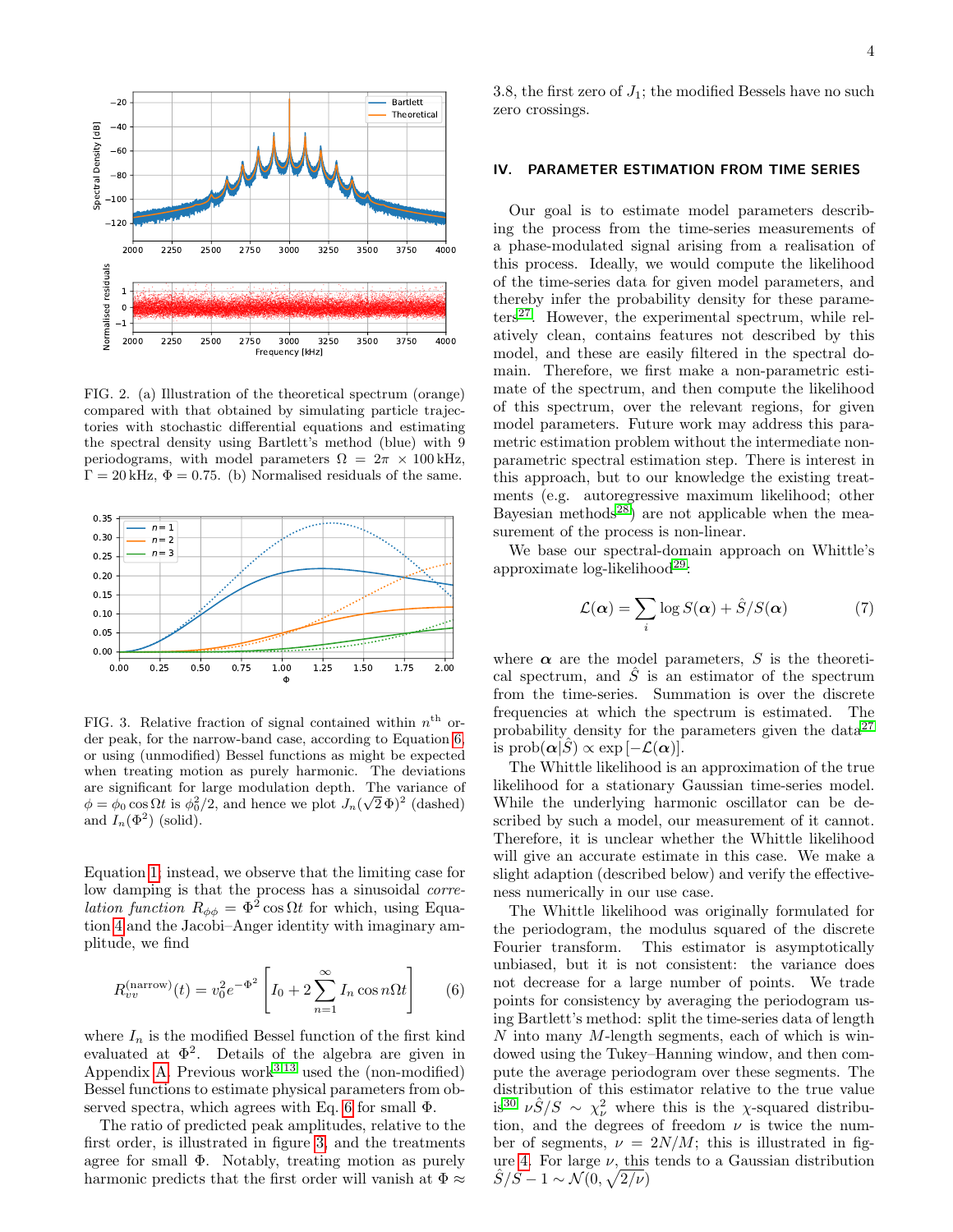

Normalised residuals

<span id="page-4-0"></span>FIG. 4. A histogram of normalised residuals from figure [2\(](#page-3-0)b) (grey), with a theoretical  $\chi^2_{\nu}$  distribution (black). For these numerics, to illustrate the  $\chi^2$  nature and the tend towards Gaussian, we use the relatively low value of  $\nu = 18$ .

#### <span id="page-4-2"></span>A. Parameter estimation with simulated trajectories

Probability density

We compute the likelihood function and consequent probability density for a simulated trajectory with known parameters  $\alpha_0$ , as we vary  $\alpha$  about the true value. The physical parameters describing our spectrum are  $\alpha = (\Phi, \Omega, \Gamma)$ . For illustration, since  $\Omega$  is well constrained, we vary  $(\Phi, \Gamma)$  while holding  $\Omega = \Omega_0$ . Details of the simulation are described in Appendix [B,](#page-8-0) and the calculated probability density is illustrated in figure [5.](#page-4-1) The central spectral peak, the delta function resulting from  $n = 0$  in equation [5,](#page-2-3) contains no information about the random process, is relatively large, and depends critically on the spectral windowing function; we therefore exclude a small region near to this peak from our likelihood calculations.

To assess whether this Whittle probability density is an accurate representation of the information which can be extracted through this process, we we create an ensemble of simulations with known  $\alpha$ , find the maximum likelihood estimate in each case  $\alpha_{MLE}$ , and estimate properties of the assumed Gaussian probability distribution from which these estimates are picked. This ensemble estimate of the probability distribution is compared with that obtained by computing  $\exp[-\mathcal{L}(\alpha)]$  directly.

Rather than raster the parameter space, we compute the *profile likelihood*, by constraining one element of  $\alpha$ and fitting all others. This gives access to the marginal probability, effectively integrating over the other (nuisance) parameters. The difference between computing marginal probability density  $prob(\Phi) = \int prob(\Phi, \Gamma) d\Gamma$ and evaluating prob( $\Phi, \Gamma = \Gamma_0$ ) is apparent in figure [5,](#page-4-1) where the extremal  $\Phi$  accessible for a given probability density is larger if we integrate over Γ (marginal distribution) or allow  $\Gamma$  to be adjusted (profile likelihood), compared with constraining  $\Gamma = \Gamma_{\rm MLE}$ .

# V. APPLICATION TO EXPERIMENTAL DATA

Experimental measurements are subject to additional complications not captured by the simulations. The collected optical power and the responsivity of the photodetector give some scaling to the recorded voltage signal, and an advantage of the technique is that information is encoded in the spectral shape, not the absolute scale.



<span id="page-4-1"></span>FIG. 5. Probability density obtained from  $\mathcal L$  by varying  $(\Phi, \Gamma)$ for  $\Omega = 2\pi \times 100$  kHz. The natural frequency is well constrained so it is reasonable to compute at fixed  $\Omega$  rather than marginalising. The true values ( $\Phi = 0.20$ ,  $\Gamma = 20$  kHz) are contained within the uncertainty ellipse, and the anticorrelation between these parameters is apparent.



<span id="page-4-3"></span>FIG. 6. (a) Illustration of the fitted theoretical spectrum (orange) compared with that obtained experimentally by recording time-series and estimating the spectral density using Bartlett's method (blue) with 38 periodograms, with bestfit parameters  $\Omega = 2\pi \times 70.5$  kHz,  $\Gamma = 62.0$  kHz,  $\Phi = 0.24$ . (b) Normalised residuals of the same. The central peak is excluded because this contains no information about the motion, the amplitude drifts from multi-path interference, and the width is dominated by the spectral windowing function.

ment noise, which we treat as white, and which therefore manifests spectrally as a constant offset. We treat this scaling and offset as nuisance parameters by finding their maximum likelihood values for each calculation of  $S(\boldsymbol{\alpha})$ , thereby computing the profile likelihood as described in Section [IV A.](#page-4-2)

An example of a typical maximum likelihood fit at a reasonably high pressure, where overlap between peaks is significant, is shown in figure [6.](#page-4-3) Normalised residuals are shown and, because we are averaging over a large number of periodograms, their distribution approaches Gaussian.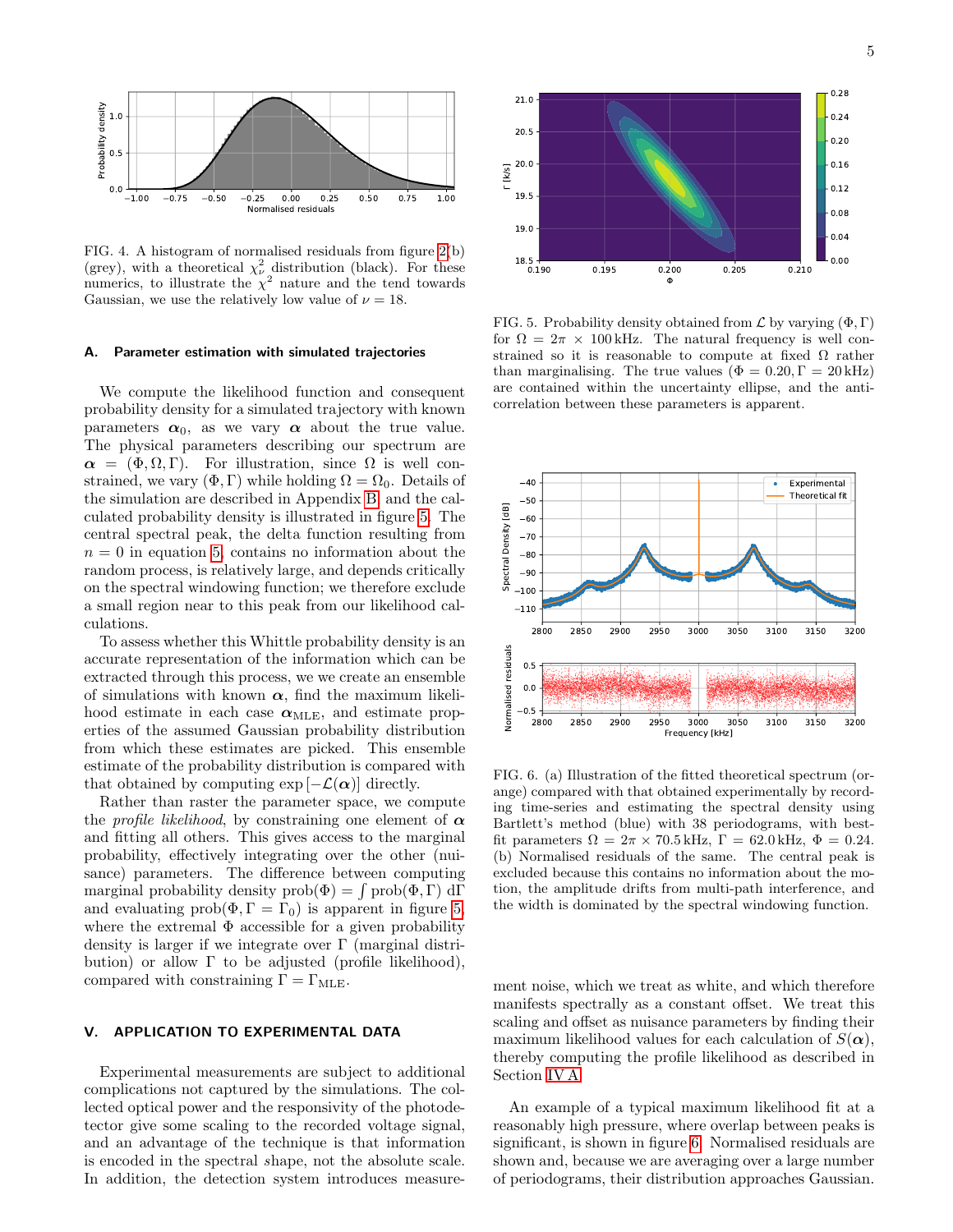

<span id="page-5-0"></span>FIG. 7. Example of probability densities computed by the profile likelihood method of constraining (in this case) Φ and fitting all other parameters in  $\alpha$ . For scenarios where  $\Omega$  and Γ are well-behaved, the trajectory through parameter space reveals probability densities for both constrained and fitted parameters.

#### A. Probability densities and parameter uncertainties

Once parameters  $\alpha_{MLE}$  have been found which maximize the Whittle likelihood, we compute the probability density for a given parameter by constraining this parameter (to some value near to the maximum likelihood value) and then maximizing probability by adjusting all other parameters. Moreover, when the fitted parameters depend monotonically on the constrained parameter, then this calculation also reveals the probability density for the fitted parameters. An example of probability densities computed in this way is shown in figure [7.](#page-5-0)

For spectra with relatively high damping  $(\Gamma \gtrsim 1 \text{ kHz})$ our model describes the experimental spectrum well, and we are able to extract  $\Phi$  and the associated uncertainty in a regime where spectral overlap with harmonics would confound the naive approach of integrating under peaks. For spectra with lower damping, the intensity stability of our experiment affects the peak shape, principally through the square-root dependence of  $\Omega$  on power; this limitation is particular to our apparatus, does not limit the technique in general, and is discussed further in Section VC. For  $\Gamma \lesssim 150$  Hz we expect an effect from windowing of our finite-length time series, and this could be included in a description of the theoretical spectrum. parameters in  $\alpha$ . for secenaris where it and the parameter space in the respective densities and parameter space used the<br>restriction of the mission and fitted parameter space well, the trajectory through parameter spa

### B. Observing heating at intermediate pressure

We apply our estimation technique to spectra obtained for a nominally 100 nm silica particle in a dipole trap, as we reduce the gas pressure in the vacuum chamber. Probability density for  $\Phi$  is found by computing the Whittle likelihood as this parameter is constrained and all others are adjusted to maximize this likelihood. The bestestimate and uncertainty are calculated from this probability distribution in the standard way, and results are plotted as a function of pressure in figure [8.](#page-5-2) The three points at highest pressure (around 100 mbar) are derived from probability distributions which are not Gaussian, but are sufficiently broad so as to not be misleading when described by symmetric errorbars.

As discussed in Section [II B,](#page-1-1) the phase to position sensitivity is not known accurately in this system. The phase modulation depth is proportional to temperature  $\Phi^2 \propto T/(M \Omega^2)$ 



<span id="page-5-2"></span>FIG. 8. Experimentally observed phase modulation  $\Phi$  with uncertainties derived from the Whittle likelihood. Φ is not well determined above 100 mbar, with a probability density which is non-Gaussian and consistent with zero; at low pressure on this scale, the effect of laser intensity noise affects the estimate. Near 10 mbar, where this technique works well, we observe an increase in the phase modulation depth, which we associate with an increase in centre of mass temperature.

and we assume particle mass M remains unchanged, we interpret the slope near 10 mbar as an increase in temperature. Comparing the relative plateaus near 20 mbar and 2 mbar, we estimate an increase in temperature of approximately 90 K.

Decrease in mass would also manifest as an increase in Φ. Recent experiments on similar systems have revealed that micron-sized particles are porus and can contain significant water $31$ . However, the strong absorption of 1550 nm light by water suggests that there would be low content even at atmospheric pressure. We cannot rule out the possibility that mass reduces, and future experiments, perhaps cycling pressure with different background gases, may be informative.

Some experiments in levitated optomechanics have suffered from an unexpected increase in particle loss probability at these intermediate pressures, and there has been work to understand temperature in this setting <sup>[32](#page-7-29), 33</sup>. Experiments using telecommunications wavelength 1550 nm (rather than 1064 nm) appear to suffer less from this unexplained loss, and this is assumed to be because of the lower material absorption of silica at this wavelength. This technique may be a useful tool to estimate temperature changes in this regime, with applications including diagnosing material properties of fabricated nanoparticles designed to minimize heating caused by laser absorption<sup>[34](#page-7-31)</sup>.

#### <span id="page-5-1"></span>C. Intensity noise and non-linear broadening

An additional complication, relevant at low Γ, is relative intensity noise: the laser intensity at the focus has some small, low-frequency drift, and this affects properties of the spectrum. For a fibre laser, the noise spectrum is extremely quiet at or above the particle oscillation frequency  $\Omega$ , making this a good choice to minimize para-metric heating<sup>[35](#page-7-32)</sup>; it is more significant at low frequencies, corresponding to slow drifts during data collection.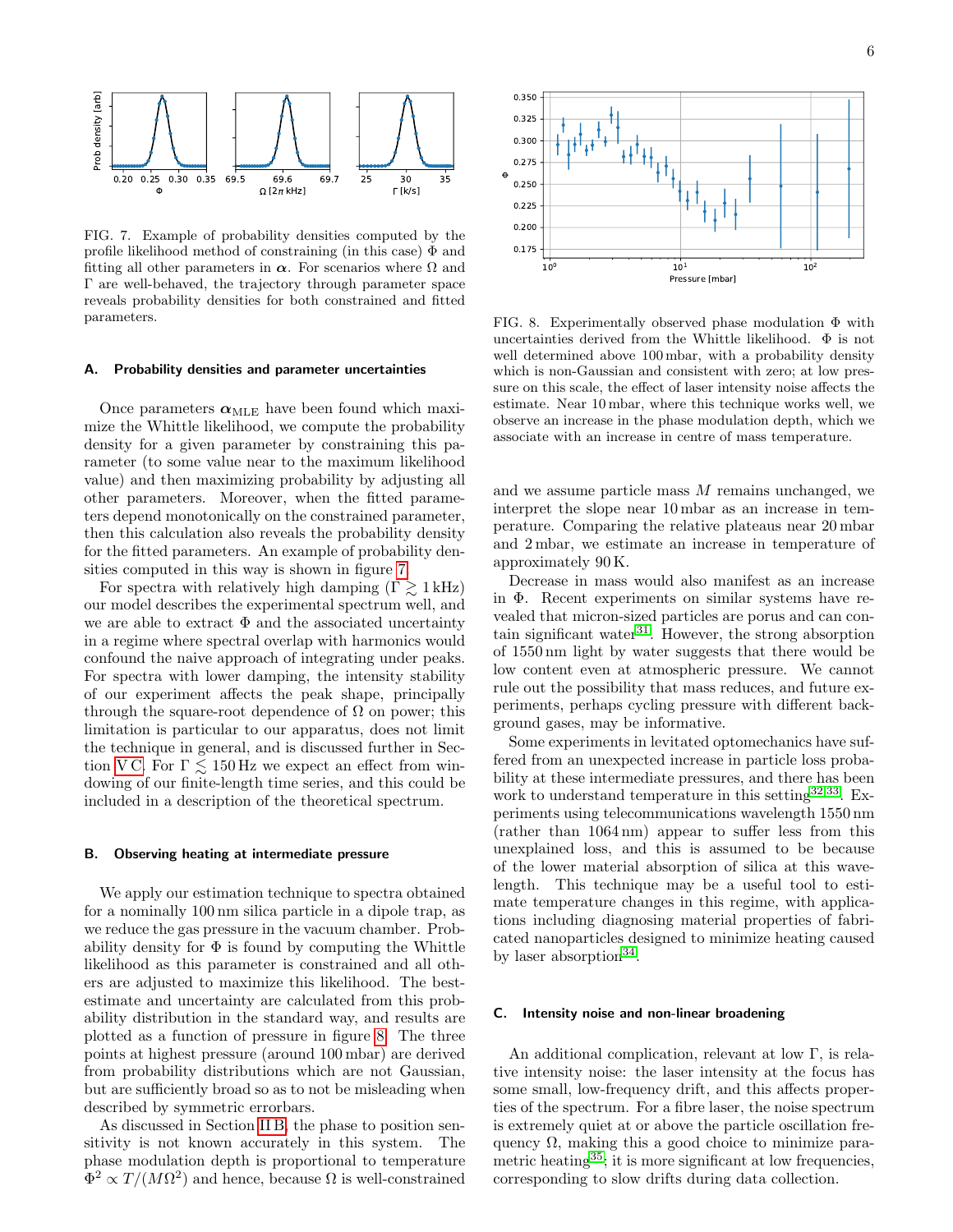

<span id="page-6-1"></span>FIG. 9. Comparison of experimental spectra with theoretical spectrum and a theoretical spectrum broadened by inclusion of relative intensity noise  $(R = 1\%)$  illustrating that this is significant even for small intensity noise. Other parameters are  $\Phi = 0.35$ ,  $\Omega = 2\pi \times 69.8$  kHz, and  $\Gamma = 2.5$  k/s and the pressure is 0.8 mbar, just below the minimum of figure [8.](#page-5-2) The maximum likelihood fit is over the entire spectrum, and a zoomed region around the 3rd order peak is shown, where the broadening and damping are comparable i.e.  $R \times 3\Omega \approx \Gamma$ .

From direct measurement of the intensity at points in our fibre network we constrain  $R \lesssim 1\%$  and therefore this is significant only for  $\Gamma \lesssim \Omega/100 \sim 10\,\text{kHz}.$ 

To model this effect, we assume that drifts in intensity are slow compared with the relaxation time of the oscillator  $\Gamma^{-1}$  and that the distribution of intensity is Gaussian with some width  $R$ . This model is unlikely to be sufficient for precision measurements, and future experimental work must be undertaken to minimize this drift. Under these assumptions, we can describe the observed spectrum as an average over the intensity distribution.

The intensity affects several aspects of spectrum: the overall scale (linearly); the natural frequency  $\Omega$  (square root); and the modulation depth  $\Phi$  (square root) via the natural frequency because the spatial extent of the thermal state depends inversely on  $\Omega$ . Therefore, the overall broadened spectrum is

$$
S'(\Phi, \Omega, \Gamma) = \frac{1}{\sqrt{2\pi}R} \int (1+r) e^{-r^2/(2R^2)} \times
$$
  

$$
S(\Phi/\sqrt{1+r}, \Omega \sqrt{1+r}, \Gamma) dr.
$$
 (8)

An example spectral peak, with experimental, unbroadened theoretical, and broadened theoretical according to equation [8](#page-6-0) is shown in figure [9.](#page-6-1) The model parameters are found by maximizing the likelihood over the entire spectrum, and a zoomed in region, where the effect is most visible, is shown for illustration. While this Gaussian broadening captures the behaviour well, and quite often fits our experimental results, care must be taken if this is used for parameter extraction because the duration of the measurement is not sufficiently long that the intensity distribution can be reliably approximated as Gaussian; the dynamics of the drift are too slow. Sometimes, for example, intensity undergoes a linear drift, which results in an *asymmetric* peak; this might explain examples in the literature, e.g. figure 3 in Ref. [3.](#page-7-2) Estimates based on the integrated area are unaffected, but the use of this whole spectrum method must account more carefully for any such drift.

An additional source of broadening is the thermal av-erage of the Duffing non-linear frequency shift<sup>[36](#page-7-33)</sup>. This effect, and the consequent distinctive asymmetric peak shapes, is masked in our system by the slightly larger intensity noise. It is straightforward to include this nonlinear broadening by averaging the heterodyne spectrum over the Boltzmann distribution, with frequency shift  $\Delta\Omega \propto E$  and oscillation amplitude variance  $\Phi \propto \sqrt{E}$ , similarly to equation [8.](#page-6-0) In constrast with slow intensity drifts, it is reasonable to sample sufficiently long that the Boltzmann average is a good approximation, and therefore we expect, although cannot currently verify, that our parameter estimation approach remains valid.

### VI. CONCLUSIONS

We have presented a technique for extracting, with confidence intervals, thermodynamic quantities from interferometric position measurements of a levitated nanoparticle by careful treatment of the estimated spectral density. The techniques relies on the shape of the spectrum, and is indifferent to calibration of the photodiode responsivity or changes in the signal amplitude. We have demonstrated this technique with experimental apparatus which is long-term stable and optimized for sensitivity along one direction, with strong rejection of others, giving a spectrum well described by the model. The technique allows extraction when spectral features are not well resolved, and permits spectral windowing, which means it can be used when experimental spectra are cluttered by unmodeled features.

We have used this technique to observe centre of mass heating at intermediate pressure, where the simpler technique of integrating under a peak is not appropriate. This technique may find use in diagnosing temperature dependence in this pressure range, for example when characterising unwanted heating in carefully fabricated extremely pure nanodiamonds. Alternatively, it may be used if the temperature is known and the mass changing, such as by deliberate evaporation of a nanoparticle to obtain small trapped nanoparticles, with thermalisation via buffer gas.

<span id="page-6-0"></span>This implementation was limited by intensity noise, but this is not a fundamental limitation of the technique. Further, one could in principle record for sufficiently long that the histogram of intensity fluctuations is well described by a Gaussian, for which the model would then be expected to fit, but a reduction in the noise is a more efficient approach.

The high aperture optical trap, with possible manufacturing and experimental imperfections and an incomplete model of the focussing and collection optics, means that we cannot, with confidence, calculate the phase to position sensitivity in our experiment; if this were better known, by either direct measurement, calculation, or using different optics, the technique would allow for direct calculation of the temperature to mass ratio from the extracted phase modulation depth.

This work focussed on heterodyne detection, which can be implemented fully optically with little loss in signal quality. However, many existing experiments use homo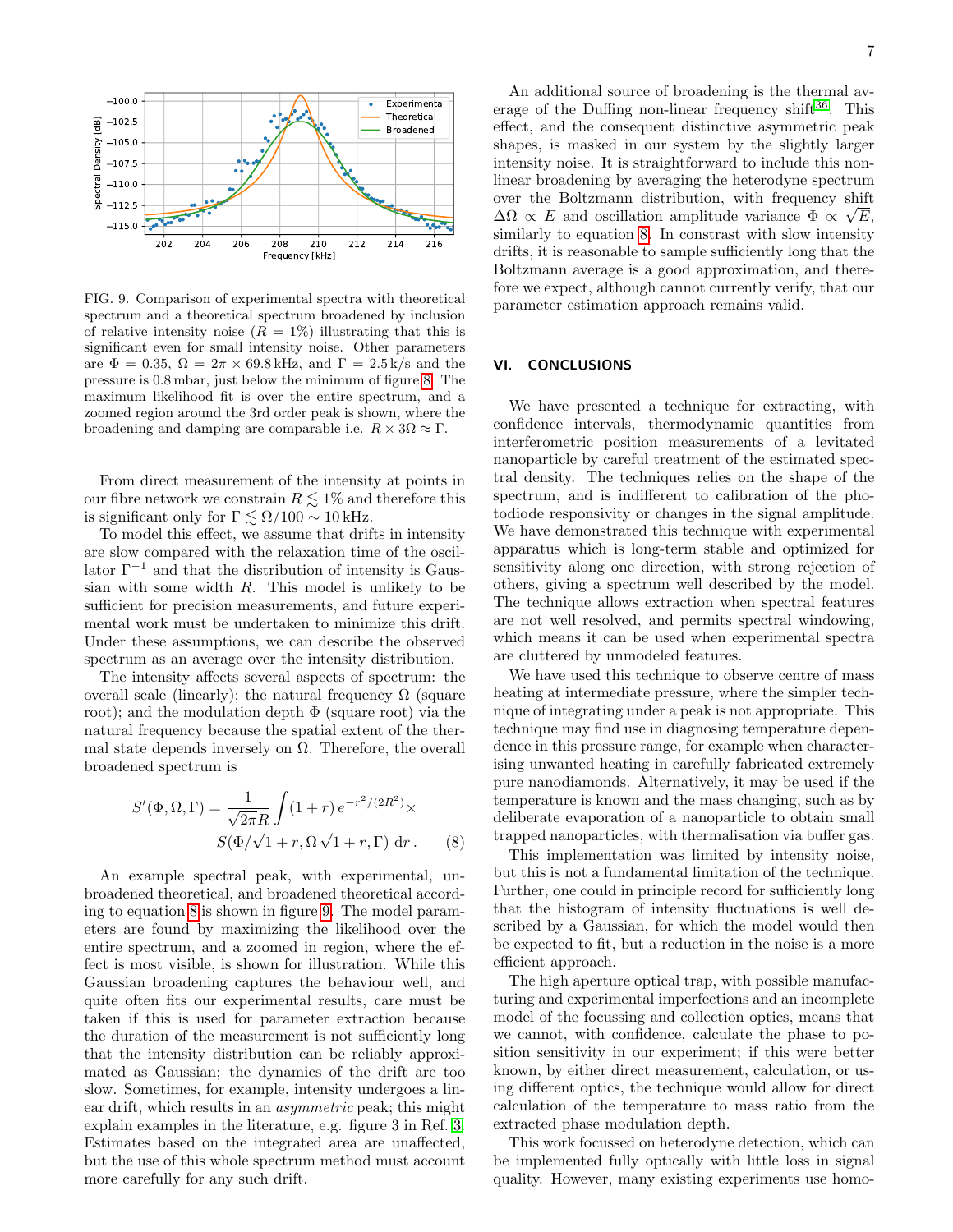dyne detection, and future work is to extend the formalism to cover this case.

#### ACKNOWLEDGEMENTS

This work was supported by startup funding from the College of Science at Swansea University. The authors would like to thank George Winstone for helpful discussions.

- <span id="page-7-0"></span><sup>1</sup>M. Bhattacharya, A. N. Vamivakas, and P. Barker, [Journal of](http://dx.doi.org/10.1364/josab.34.000lo1) [the Optical Society of America B](http://dx.doi.org/10.1364/josab.34.000lo1) 34, LO1 (2017).
- <span id="page-7-1"></span><sup>2</sup>J. Gieseler, B. Deutsch, R. Quidant, and L. Novotny, Physical Review Letters 109, 103603 (2012).
- <span id="page-7-2"></span><sup>3</sup>J. Vovrosh, M. Rashid, D. Hempston, J. Bateman, M. Paternostro, and H. Ulbricht, [Journal of the Optical Society of America](http://dx.doi.org/ 10.1364/josab.34.001421) B 34[, 1421 \(2017\).](http://dx.doi.org/ 10.1364/josab.34.001421)
- <span id="page-7-3"></span><sup>4</sup>F. Ricci, R. A. Rica, M. Spasenović, J. Gieseler, L. Rondin, L. Novotny, and R. Quidant, [Nature Communications](http://dx.doi.org/ 10.1038/ncomms15141) 8, 15141 [\(2017\).](http://dx.doi.org/ 10.1038/ncomms15141)
- <span id="page-7-4"></span> $5$ J. Gieseler and J. Millen, Entropy 20[, 326 \(2018\).](http://dx.doi.org/10.3390/e20050326)
- <span id="page-7-5"></span><sup>6</sup>V. Jain, J. Gieseler, C. Moritz, C. Dellago, R. Quidant, and L. Novotny, [Physical Review Letters](http://dx.doi.org/ 10.1103/physrevlett.116.243601) 116 (2016), 10.1103/phys[revlett.116.243601.](http://dx.doi.org/ 10.1103/physrevlett.116.243601)
- <span id="page-7-6"></span><sup>7</sup>G. Ranjit, M. Cunningham, K. Casey, and A. A. Geraci, [Phys.](http://dx.doi.org/ 10.1103/physreva.93.053801) Rev. A 93 [\(2016\), 10.1103/physreva.93.053801.](http://dx.doi.org/ 10.1103/physreva.93.053801)
- <span id="page-7-7"></span><sup>8</sup>E. Hebestreit, M. Frimmer, R. Reimann, and L. Novotny, [Phys](http://dx.doi.org/10.1103/physrevlett.121.063602)ical Review Letters 121 [\(2018\), 10.1103/physrevlett.121.063602.](http://dx.doi.org/10.1103/physrevlett.121.063602)
- <span id="page-7-8"></span> $^{9}{\rm A}$  . A. Geraci, S. B. Papp,  $% ^{9}{\rm A}$  and J. Kitching, Physical review letters 105, 101101 (2010).
- <sup>10</sup>J. Bateman, S. Nimmrichter, K. Hornberger, and H. Ulbricht, [Nat Commun](http://dx.doi.org/10.1038/ncomms5788) 5, 4788 (2014), article.
- <sup>11</sup>C. Wan, M. Scala, G. Morley, A. A. Rahman, H. Ulbricht, J. Bateman, P. Barker, S. Bose, and M. Kim, [Physical Review](http://dx.doi.org/10.1103/physrevlett.117.143003) Letters 117 [\(2016\), 10.1103/physrevlett.117.143003.](http://dx.doi.org/10.1103/physrevlett.117.143003)
- <span id="page-7-9"></span><sup>12</sup>R. Kaltenbaek, M. Aspelmeyer, P. F. Barker, A. Bassi, J. Bateman, K. Bongs, S. Bose, C. Braxmaier, Č. Brukner, B. Christophe, M. Chwalla, P.-F. Cohadon, A. M. Cruise, C. Curceanu, K. Dholakia, L. Diósi, K. Dringshoff, W. Ertmer, J. Gieseler, N. Grlebeck, G. Hechenblaikner, A. Heidmann, S. Herrmann, S. Hossenfelder, U. Johann, N. Kiesel, M. Kim, C. Lmmerzahl, A. Lambrecht, M. Mazilu, G. J. Milburn, H. Mller, L. Novotny, M. Paternostro, A. Peters, I. Pikovski, A. P. Zanoni, E. M. Rasel, S. Reynaud, C. J. Riedel, M. Rodrigues, L. Rondin, A. Roura, W. P. Schleich, J. Schmiedmayer, T. Schuldt, K. C. Schwab, M. Tajmar, G. M. Tino, H. Ulbricht, R. Ursin, and V. Vedral, [EPJ Quantum Technology](http://dx.doi.org/ 10.1140/epjqt/s40507-016-0043-7) 3 (2016), [10.1140/epjqt/s40507-016-0043-7.](http://dx.doi.org/ 10.1140/epjqt/s40507-016-0043-7)
- <span id="page-7-10"></span><sup>13</sup>P. Mestres, J. Berthelot, M. Spasenović, J. Gieseler, L. Novotny, and R. Quidant, [Appl. Phys. Lett.](http://dx.doi.org/ 10.1063/1.4933180) 107, 151102 (2015).
- <span id="page-7-11"></span><sup>14</sup>M. Rashid, T. Tufarelli, J. Bateman, J. Vovrosh, D. Hempston, M. Kim, and H. Ulbricht, [Physical Review Letters](http://dx.doi.org/ 10.1103/physrevlett.117.273601) 117 (2016), [10.1103/physrevlett.117.273601.](http://dx.doi.org/ 10.1103/physrevlett.117.273601)
- <span id="page-7-12"></span><sup>15</sup>F. Monteiro, S. Ghosh, E. C. van Assendelft, and D. C. Moore, Phys. Rev. A 97[, 051802 \(2018\).](http://dx.doi.org/10.1103/PhysRevA.97.051802)
- <sup>16</sup>M. Rashid, M. Toroš, A. Setter, and H. Ulbricht, [Physical Re](http://dx.doi.org/ 10.1103/physrevlett.121.253601)view Letters 121 [\(2018\), 10.1103/physrevlett.121.253601.](http://dx.doi.org/ 10.1103/physrevlett.121.253601)
- <span id="page-7-13"></span><sup>17</sup>R. Reimann, M. Doderer, E. Hebestreit, R. Diehl, M. Frimmer, D. Windey, F. Tebbenjohanns, and L. Novotny, [Physical Review](http://dx.doi.org/ 10.1103/physrevlett.121.033602) Letters 121 [\(2018\), 10.1103/physrevlett.121.033602.](http://dx.doi.org/ 10.1103/physrevlett.121.033602)
- <span id="page-7-14"></span><sup>18</sup>A. A. Clerk, M. H. Devoret, S. M. Girvin, F. Marquardt, and R. J. Schoelkopf, [Reviews of Modern Physics](http://dx.doi.org/10.1103/revmodphys.82.1155) 82, 1155 (2010).
- <span id="page-7-15"></span><sup>19</sup>D. Chang, C. Regal, S. Papp, D. Wilson, J. Ye, O. Painter, H. Kimble, and P. Zoller, Proceedings of the National Academy of Sciences 107, 1005 (2010).
- <span id="page-7-16"></span> $20P$ . Varga and P. Török, JOSA A 17, 2081 (2000).
- <span id="page-7-17"></span><sup>21</sup>X. Pang, T. D. Visser, and E. Wolf, [Optics Communications](http://dx.doi.org/10.1016/j.optcom.2011.08.021) 284[, 5517 \(2011\).](http://dx.doi.org/10.1016/j.optcom.2011.08.021)
- <span id="page-7-18"></span><sup>22</sup>S.-W. Bahk, P. Rousseau, T. Planchon, V. Chvykov, G. Kalintchenko, A. Maksimchuk, G. Mourou, and V. Yanovsky, Applied Physics B 80, 823 (2005).
- <span id="page-7-19"></span><sup>23</sup>L. Alber, M. Fischer, M. Bader, K. Mantel, M. Sondermann, and G. Leuchs, [Journal of the European Optical Society-Rapid](http://dx.doi.org/ 10.1186/s41476-017-0043-y) Publications 13 [\(2017\), 10.1186/s41476-017-0043-y.](http://dx.doi.org/ 10.1186/s41476-017-0043-y)
- <span id="page-7-21"></span><span id="page-7-20"></span><sup>24</sup>A. Godone, S. Micalizio, and F. Levi, Metrologia 45[, 313 \(2008\).](http://dx.doi.org/10.1088/0026-1394/45/3/008) <sup>25</sup>D. Middleton, [The London, Edinburgh, and Dublin Philo-](http://dx.doi.org/10.1080/14786445108561298)
- [sophical Magazine and Journal of Science](http://dx.doi.org/10.1080/14786445108561298) 42, 689 (1951), [https://doi.org/10.1080/14786445108561298.](http://arxiv.org/abs/https://doi.org/10.1080/14786445108561298)
- <span id="page-7-22"></span><sup>26</sup>P. Brochard, T. Sudmeyer, and S. Schilt, [IEEE Transactions](http://dx.doi.org/10.1109/tuffc.2017.2747620) [on Ultrasonics, Ferroelectrics, and Frequency Control](http://dx.doi.org/10.1109/tuffc.2017.2747620) 64, 1766 [\(2017\).](http://dx.doi.org/10.1109/tuffc.2017.2747620)
- <span id="page-7-24"></span> $^{27}$ D. Sivia and J. Skilling, *Data analysis: a Bayesian tutorial* (OUP Oxford, 2006).
- <span id="page-7-25"></span><sup>28</sup>R. Singh, D. Ghosh, and R. Adhikari, [Physical Review E](http://dx.doi.org/10.1103/physreve.98.012136) 98 [\(2018\), 10.1103/physreve.98.012136.](http://dx.doi.org/10.1103/physreve.98.012136)
- <span id="page-7-26"></span> $^{29}$ M. Taniguchi and Y. Kakizawa, [Asymptotic Theory of Statistical](http://dx.doi.org/10.1007/978-1-4612-1162-4) [Inference for Time Series](http://dx.doi.org/10.1007/978-1-4612-1162-4) (Springer New York, 2000).
- <span id="page-7-27"></span><sup>30</sup>M. B. Priestley, Spectral analysis and time series (Academic press, 1981).
- <span id="page-7-28"></span> $^{31}\mathrm{C}$ . P. Blakemore, A. D. Rider, S. Roy, A. Fieguth, A. Kawasaki, N. Priel, and G. Gratta, "Precision mass and density measurement of individual optically-levitated microspheres,"  $(2019)$ , [arXiv:1902.05481.](http://arxiv.org/abs/arXiv:1902.05481)
- <span id="page-7-29"></span><sup>32</sup>J. Millen, T. Deesuwan, P. Barker, and J. Anders, Nature nanotechnology 9, 425 (2014).
- <span id="page-7-30"></span><sup>33</sup>E. Hebestreit, M. Frimmer, R. Reimann, C. Dellago, F. Ricci, and L. Novotny, [Review of Scientific Instruments](http://dx.doi.org/ 10.1063/1.5017119) 89, 033111 [\(2018\).](http://dx.doi.org/ 10.1063/1.5017119)
- <span id="page-7-31"></span><sup>34</sup>A. C. Frangeskou, A. T. M. A. Rahman, L. Gines, S. Mandal, O. A. Williams, P. F. Barker, and G. W. Morley, [New Journal](http://dx.doi.org/ 10.1088/1367-2630/aab700) of Physics 20[, 043016 \(2018\).](http://dx.doi.org/ 10.1088/1367-2630/aab700)
- <span id="page-7-32"></span><sup>35</sup>T. Savard, K. Ohara, and J. Thomas, Physical Review A 56, R1095 (1997).
- <span id="page-7-33"></span><sup>36</sup>J. Gieseler, L. Novotny, and R. Quidant, Nature Physics 9, 806 (2013).

#### <span id="page-7-23"></span>Appendix A: Narrow band spectrum

Starting with equation [4](#page-2-2) for the correlation function  $R_{vv}$  of the phase-modulated signal v,

$$
R_{vv}(t) = v_0^2 \exp\left[R_{\phi\phi}(t) - \Phi^2\right]
$$
 (A1)

we use a narrow-band process  $\phi$  which has correlation function  $R_{\phi\phi} = \Phi^2 \cos \Omega t$  to find

$$
R_{vv}(t) = v_0^2 e^{-\Phi^2} e^{-\Phi^2 \cos(\Omega t)}.
$$
 (A2)

The modulated exponential term can be expressed using the Jacobi–Anger identity with the replacements  $iz = \Phi^2$  and  $\theta = \Omega t$ :

$$
e^{iz\cos\theta} = J_0(z) + 2\sum_{n=1}^{\infty} i^n J_n(z) \cos(n\theta)
$$
 (A3)

where  $J_n$  is the  $n^{\text{th}}$  order Bessel function. Hence,

$$
e^{\Phi^2 \cos(\Omega t)} = J_0(-i\Phi^2) + 2\sum_{n=1}^{\infty} i^n J_n(-i\Phi^2) \cos(n\Omega t)
$$

$$
= I_0(-\Phi^2) + 2\sum_{n=1}^{\infty} i^n i^n I_n(-\Phi^2) \cos(n\Omega t)
$$

$$
= I_0(\Phi^2) + 2\sum_{n=1}^{\infty} I_n(\Phi^2) \cos(n\Omega t) \qquad (A4)
$$

where  $I_n$  is the  $n<sup>th</sup>$  order modified Bessel function, and we have used the identities  $J_n(ix) = i^n I_n(x)$  and  $I_n(-x) =$  $(-1)^n I_n(x)$ .